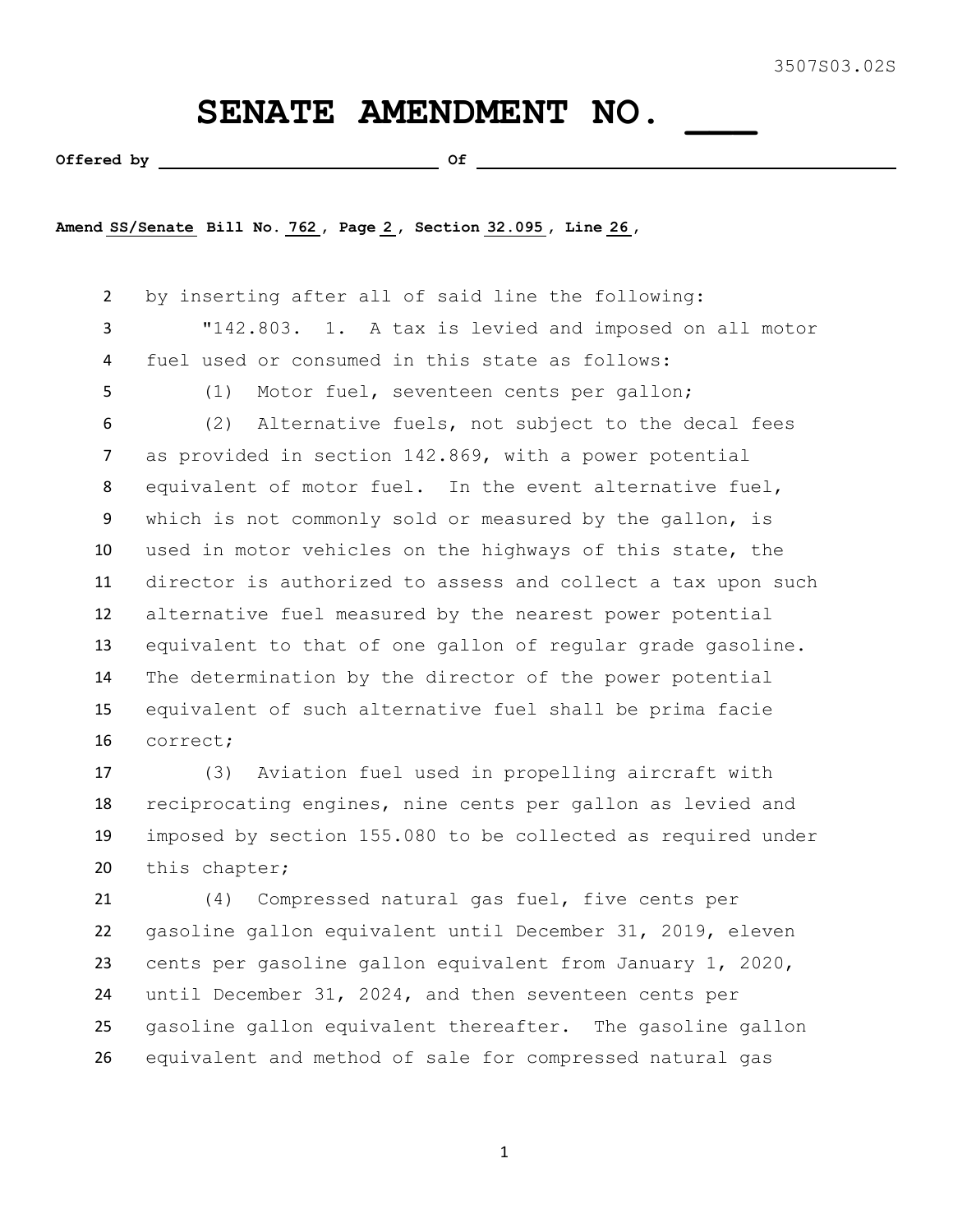3507S03.02S

 shall be as published by the National Institute of Standards and Technology in Handbooks 44 and 130, and supplements thereto or revisions thereof. In the absence of such standard or agreement, the gasoline gallon equivalent and method of sale for compressed natural gas shall be equal to five and sixty-six-hundredths pounds of compressed natural gas. All applicable provisions contained in this chapter governing administration, collections, and enforcement of the state motor fuel tax shall apply to the tax imposed on compressed natural gas, including but not limited to licensing, reporting, penalties, and interest;

 (5) Liquefied natural gas fuel, five cents per diesel gallon equivalent until December 31, 2019, eleven cents per diesel gallon equivalent from January 1, 2020, until December 31, 2024, and then seventeen cents per diesel gallon equivalent thereafter. The diesel gallon equivalent and method of sale for liquefied natural gas shall be as published by the National Institute of Standards and Technology in Handbooks 44 and 130, and supplements thereto or revisions thereof. In the absence of such standard or agreement, the diesel gallon equivalent and method of sale for liquefied natural gas shall be equal to six and six- hundredths pounds of liquefied natural gas. All applicable provisions contained in this chapter governing administration, collections, and enforcement of the state motor fuel tax shall apply to the tax imposed on liquefied natural gas, including but not limited to licensing, reporting, penalties, and interest;

 (6) Propane gas fuel, five cents per gallon until December 31, 2019, eleven cents per gallon from January 1, 2020, until December 31, 2024, and then seventeen cents per gallon thereafter. All applicable provisions contained in this chapter governing administration, collection, and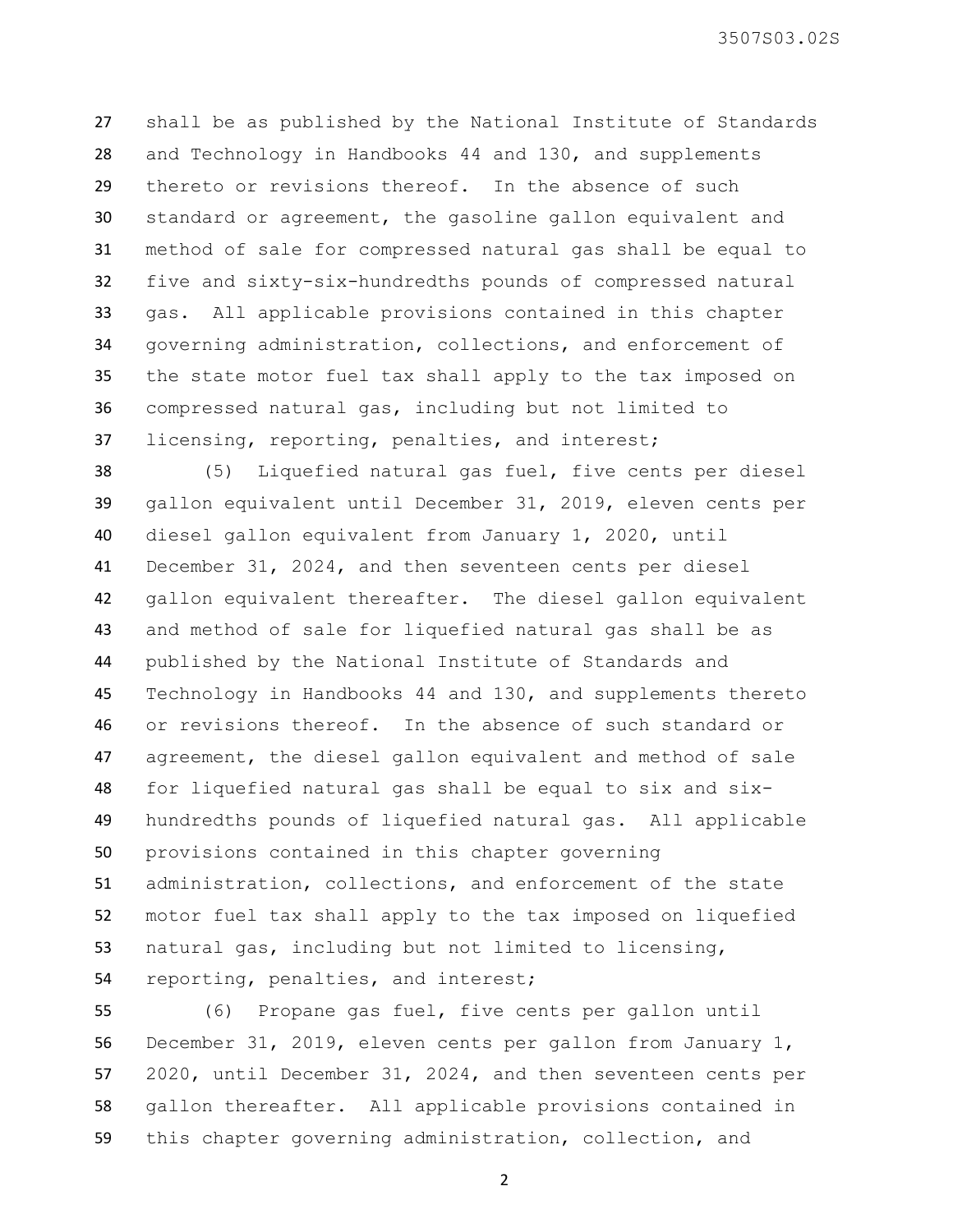3507S03.02S

 enforcement of the state motor fuel tax shall apply to the tax imposed on propane gas including, but not limited to, licensing, reporting, penalties, and interest;

 (7) If a natural gas, compressed natural gas, liquefied natural gas, electric, or propane connection is used for fueling motor vehicles and for another use, such as heating, the tax imposed by this section shall apply to the entire amount of natural gas, compressed natural gas, liquefied natural gas, electricity, or propane used unless an approved separate metering and accounting system is in place.

 2. All taxes, surcharges and fees are imposed upon the ultimate consumer, but are to be precollected as described in this chapter, for the facility and convenience of the consumer. The levy and assessment on other persons as specified in this chapter shall be as agents of this state 76 for the precollection of the tax.

 **[**3. In addition to any tax collected under subdivision (1) of subsection 1 of this section, the following tax is levied and imposed on all motor fuel used or consumed in this state, subject to the exemption on tax liability set 81 forth in section 142.822: from October 1, 2021, to June 30, 2022, two and a half cents per gallon; from July 1, 2022, to June 30, 2023, five cents per gallon; from July 1, 2023, to 84 June 30, 2024, seven and a half cents per gallon; from July 1, 2024, to June 30, 2025, ten cents per gallon; and on and after July 1, 2025, twelve and a half cents per gallon.**]"**; and

 Further amend said bill, page 25, section 643.315, line 140, by inserting after all of said line the following:

 **"[**142.822. 1. Motor fuel used for 91 **purposes of propelling motor vehicles on**<br>92 **highways shall be exempt from the fuel ta** 92 highways shall be exempt from the fuel tax<br>93 collected under subsection 3 of section 142 93 collected under subsection 3 of section 142.803,<br>94 and an exemption and refund may be claimed by and an exemption and refund may be claimed by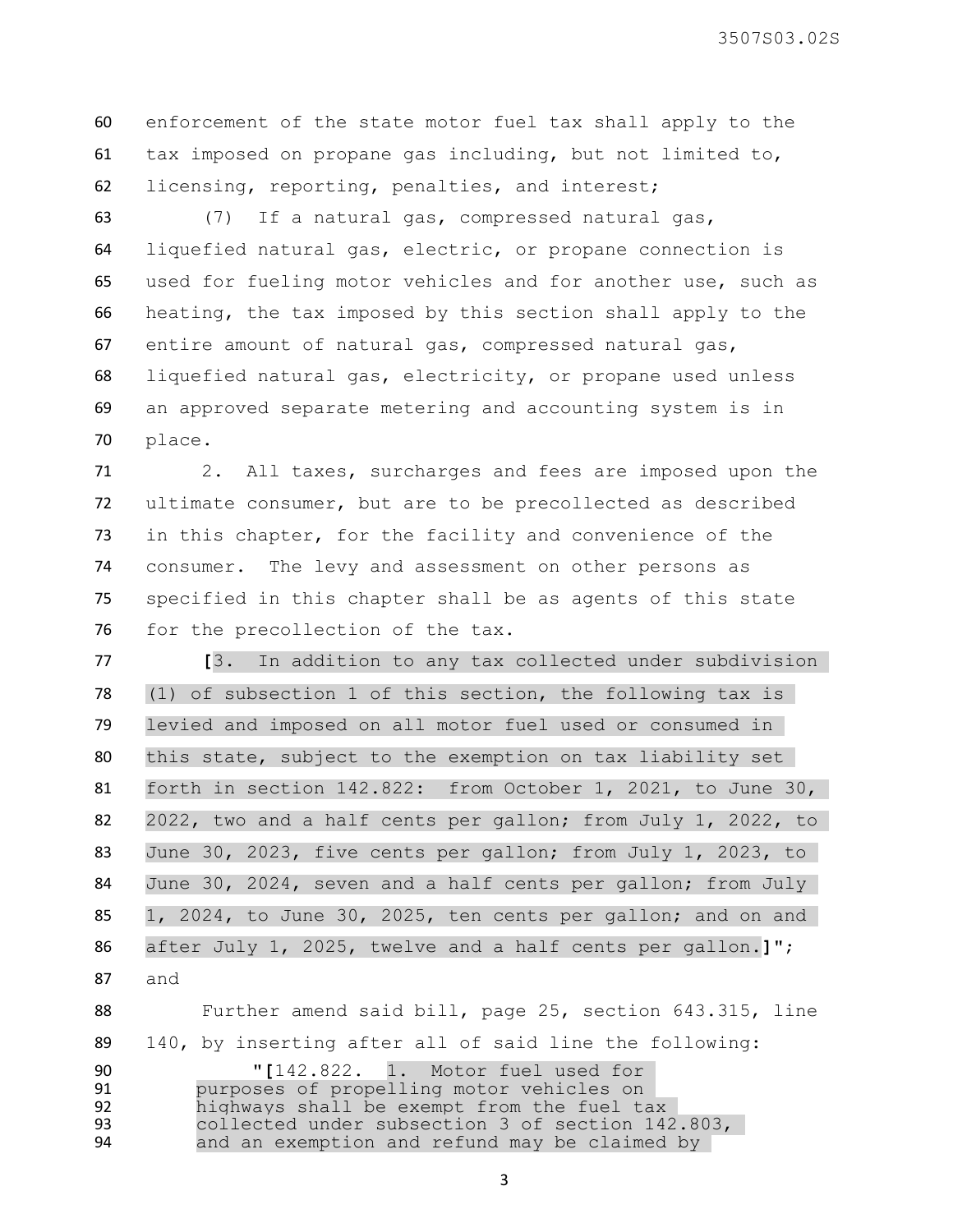95 the taxpayer if the tax has been paid and no<br>96 feelind has been previously issued, provided to 96 **1988** refund has been previously issued, provided that<br>97 the taxpayer applies for the exemption and 97 the taxpayer applies for the exemption and<br>98 Tefund as specified in this section. The 98 **98** refund as specified in this section. The<br>99 exemption and refund shall be issued on a 99 exemption and refund shall be issued on a fiscal<br>100 vear basis to each person who pays the fuel tax year basis to each person who pays the fuel tax 101 collected under subsection 3 of section 142.803 102 and who claims an exemption and refund in<br>103 accordance with this section, and shall an accordance with this section, and shall apply so 104 that the fuel taxpayer has no liability for the 105 tax collected in that fiscal year under 106 subsection 3 of section 142.803. 107 107 2. To claim an exemption and refund in<br>108 108 accordance with this section, a person shall 108 accordance with this section, a person shall present to the director a statement containing a 110 **b** written verification that the claim is made<br>111 **heading under penalty of periury and that states the** 111 11 under penalty of perjury and that states the<br>112 total fuel tax paid in the applicable fiscal total fuel tax paid in the applicable fiscal 113 year for each vehicle for which the exemption 114 and refund is claimed. The claim shall not be<br>115 transferred or assigned, and shall be filed on transferred or assigned, and shall be filed on 116 or after July first, but not later than 117 September thirtieth, following the fiscal year 118 for which the exemption and refund is claimed. 119 The claim statement may be submitted 120 electronically, and shall at a minimum include 121 the following information: 122 (1) Vehicle identification number of the<br>123 motor vehicle into which the motor fuel was motor vehicle into which the motor fuel was 124 delivered; 125 (2) Date of sale; 126 (3) Name and address of purchaser; 127 (4) Name and address of seller; 128 (5) Number of gallons purchased; and 129 (6) Number of gallons purchased and 130 charged Missouri fuel tax, as a separate item. 131 3. Every person shall maintain and keep 132 records supporting the claim statement filed<br>133 with the department of revenue for a period of 133 with the department of revenue for a period of<br>134 three years to substantiate all claims for 134 three years to substantiate all claims for 135 exemption and refund of the motor fuel tax,<br>136 together with invoices, original sales rece together with invoices, original sales receipts 137 marked paid by the seller, bills of lading, and 138 other pertinent records and paper as may be 139 189 required by the director for reasonable<br>140 140 administration of this chapter. administration of this chapter. 141 4. The director may make any investigation 142 mecessary before issuing an exemption and refund<br>143 munder this section, and may investigate an 143 **143** under this section, and may investigate an<br>144 exemption and refund under this section aff 144 exemption and refund under this section after it has been issued and within the time frame for 146 making adjustments to the tax pursuant to this 147 chapter.